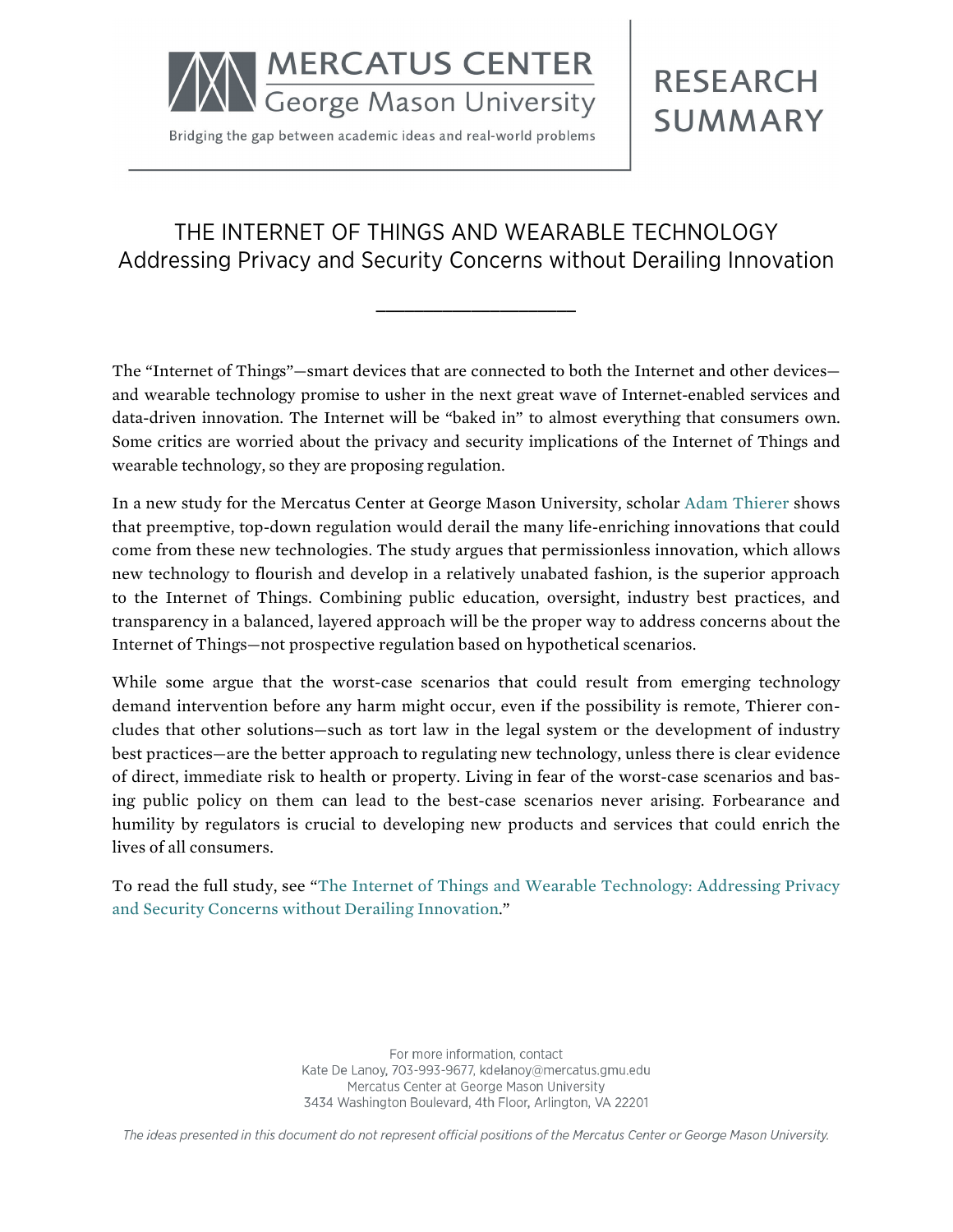#### GROWTH OF THE INTERNET OF THINGS AND WEARABLE TECHNOLOGY

The Internet of Things and wearable technology simply means widespread device connectivity. Appliances and machines that consumers use on a daily basis—such as cars, refrigerators, lights, watches, jewelry, eyeglasses, and even clothing—will be networked, sensing, automated, and able to communicate with one another. These new technologies will give consumers more control over their own lives and save time by automating routine tasks and chores. Many of these changes to daily life are just a few years away, and some can already be seen today.

- Within a few years, tens—if not hundreds—of billions of connected devices will be in use globally.
- The biggest impact of connected devices will be seen in health care, energy, transportation, and retail services.
- Today, wearable technology is already popular for health and fitness monitoring, allowing users to share data with others and log their daily activity and well-being.
- Devices will also have profound implications for health care, as technology assists with surgery and emergency care, treatment, and diagnosis of disease. For example, colon cancer screening may soon become less invasive and abrasive, with patients able to swallow a pill that wirelessly transmits video images of the inside of the body back to doctors.

#### CHALLENGES TO PRIVACY NORMS AND LEGAL STANDARDS

As technological innovation progresses, thorny ethical and legal questions will arise, including what people should be able to do with their own bodies. Emerging technology will also challenge existing health and safety regulations imposed by government agencies. Additionally, concerns about the collection and dissemination of data, which devices routinely do as part of their design, will become particularly sensitive. Questions about how to deal with data and privacy concerns are unanswered at this time, and so are the capabilities of regulators to deal with such questions without knowing the positive implications of new technology. There are several approaches to regulating connected devices:

- *Industry best practices.* In response to emerging questions relating to wearable technology and privacy, regulators have pushed device manufacturers to adopt industry-wide best practices, but these actions often run into definitional problems because the technology is so new.
- *Notice and choice.* Regulators have also suggested that manufacturers notify consumers of the collection and use of data and make it easier for them to opt out of having their data used for various purposes.
- *Use-based restrictions.* Restricting when and where devices can be used may be an appropriate method of regulation. For example, prohibiting use of Google Glass in restrooms or while operating a vehicle may be a potential avenue for regulation. Others want